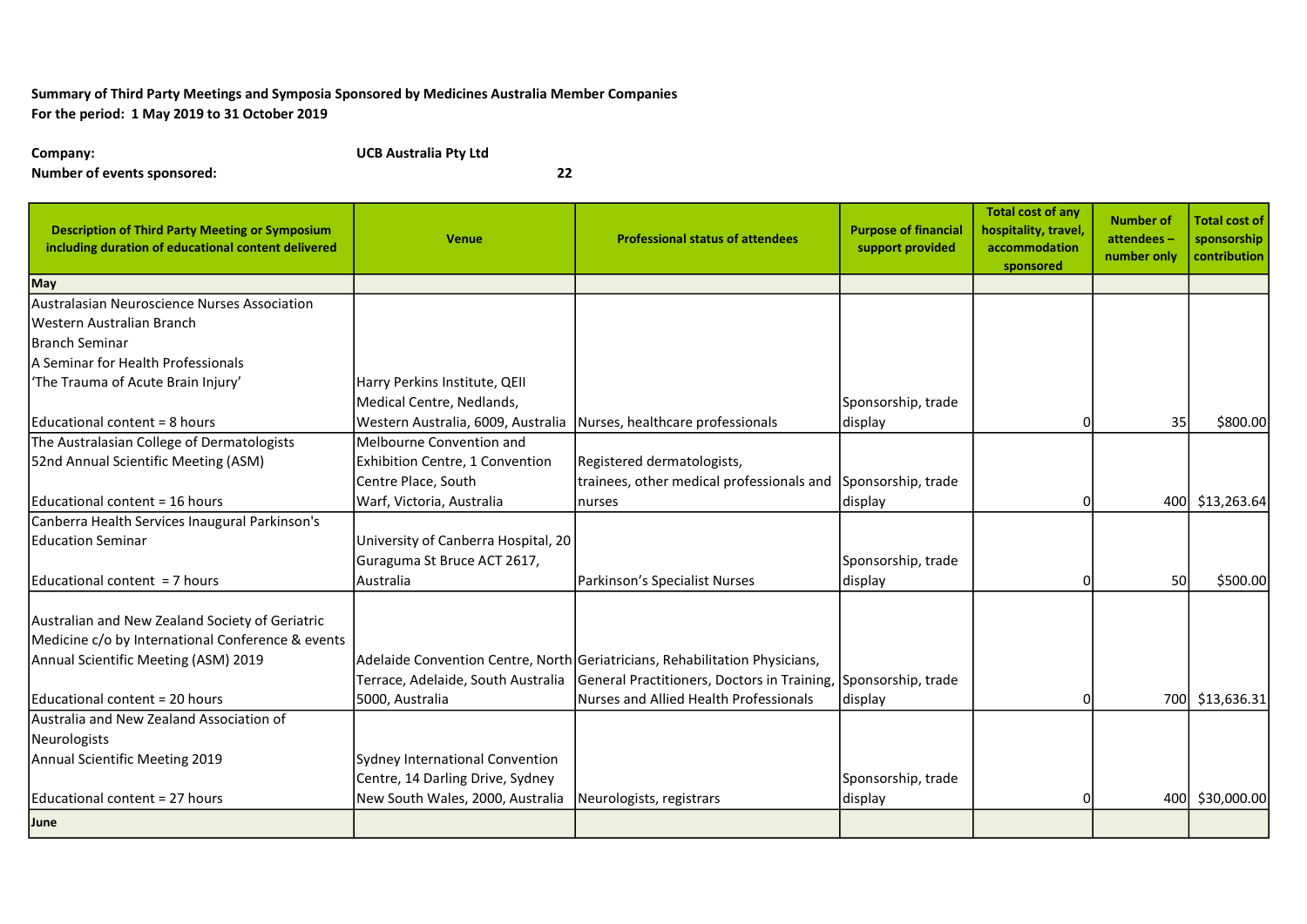| St. Vincent's Hospital                               |                                      |                                                                                                  |                    |          |      |                 |
|------------------------------------------------------|--------------------------------------|--------------------------------------------------------------------------------------------------|--------------------|----------|------|-----------------|
| Neurology teaching weekend                           | St Vincent Hospital, 41 Victoria     |                                                                                                  |                    |          |      |                 |
|                                                      | Parade, Fitzroy, Victoria, 3065,     |                                                                                                  | Sponsorship, trade |          |      |                 |
| Educational content = 14 hours                       | Australia                            | <b>General Practitioners</b>                                                                     | display            | $\Omega$ | 50   | \$800.00        |
| Australian Rheumatology Association (ARA) South      |                                      |                                                                                                  | co-sponsored with  |          |      |                 |
| Australian                                           |                                      |                                                                                                  | lother             |          |      |                 |
| Branch (SA Branch)                                   | The Red Ochre Restaurant, War        |                                                                                                  | pharmaceutical     |          |      |                 |
|                                                      | Memorial Drive, North Adelaide,      | rheumatologists, rheumatology trainees                                                           | company food and   |          |      |                 |
| Educational content =1 hour                          | South Australia, 5006, Australia     | and scientists                                                                                   | beverage           | 846.2    | 25   | \$846.20        |
| July                                                 |                                      |                                                                                                  |                    |          |      |                 |
| <b>August</b>                                        |                                      |                                                                                                  |                    |          |      |                 |
| Australian Rheumatology Association                  |                                      |                                                                                                  |                    |          |      |                 |
| lWestrna Australian Branch                           | The University of Western            |                                                                                                  |                    |          |      |                 |
| Annual Scientific Meeting                            | Australia, University Club,          |                                                                                                  |                    |          |      |                 |
|                                                      |                                      | Entrance 1, Hackett Drive, Crawley, Rheumatologist, registrars, training,                        | Sponsorship, trade |          |      |                 |
| Educational content = 5 hours                        | Western Australia, 6009 Australia    | researchers and allied Heath                                                                     | display            | 0        | 35   | \$4,000.00      |
| Austin Health - The Florey Institute of Neuroscience |                                      |                                                                                                  |                    |          |      |                 |
| and Mental Health                                    |                                      |                                                                                                  |                    |          |      |                 |
| 25th Epilepsy Austin Research Retreat                | <b>Ballarat Hotel and Convention</b> |                                                                                                  |                    |          |      |                 |
|                                                      | Centre, 613 Main Road, Ballarat,     | Neurologists, Nurses, registrars, advanced Sponsorship, trade                                    |                    |          |      |                 |
| lEducational content = 20 hours                      | Victoria, 3350, Australia            | trainees                                                                                         | display            | O        | 90I  | \$20,000.00     |
| Western Health Neurology together with University    |                                      |                                                                                                  |                    |          |      |                 |
| of Melbourne                                         |                                      |                                                                                                  |                    |          |      |                 |
| Western Health Neuroscience symposium (Mind,         |                                      |                                                                                                  |                    |          |      |                 |
| Movement, Migraine)                                  |                                      |                                                                                                  |                    |          |      |                 |
|                                                      |                                      | Sunshine Hospital Furlong Road, St Neurologists, Nurses, registrars, advanced Sponsorship, trade |                    |          |      |                 |
| lEducational content = 14 hours                      | Albans, Victoria, Australia          | trainees                                                                                         | display            | 0        |      | 100 \$10,000.00 |
| BJC Health's Joint and Musculoskeletal Session for   |                                      |                                                                                                  |                    |          |      |                 |
| lGeneral                                             |                                      |                                                                                                  |                    |          |      |                 |
| Practitioners 2019 meeting                           | Dr Chau Chak Wing Building,          |                                                                                                  |                    |          |      |                 |
|                                                      | University of Technology, Sydney,    |                                                                                                  | Sponsorship, trade |          |      |                 |
| lEducational content = 7 hours                       | New South Wales, Australia           | Rheumatologists, Registrars, Nurses                                                              | display            | $\Omega$ | 250  | \$3,200.00      |
| The Westmead Association Inc together with the       |                                      |                                                                                                  |                    |          |      |                 |
| University of Sydney                                 |                                      |                                                                                                  |                    |          |      |                 |
| 2019 Westmead hospital week                          | Westmead Hospital, Hawkesbury        |                                                                                                  |                    |          |      |                 |
|                                                      | Road, Westmead, New South            | Neurologists, Nurses, registrars, advanced Sponsorship, trade                                    |                    |          |      |                 |
| Educational content = 21 hours                       | Wales, 2145, Australia               | trainees                                                                                         | display            | O        | 500l | \$1,400.00      |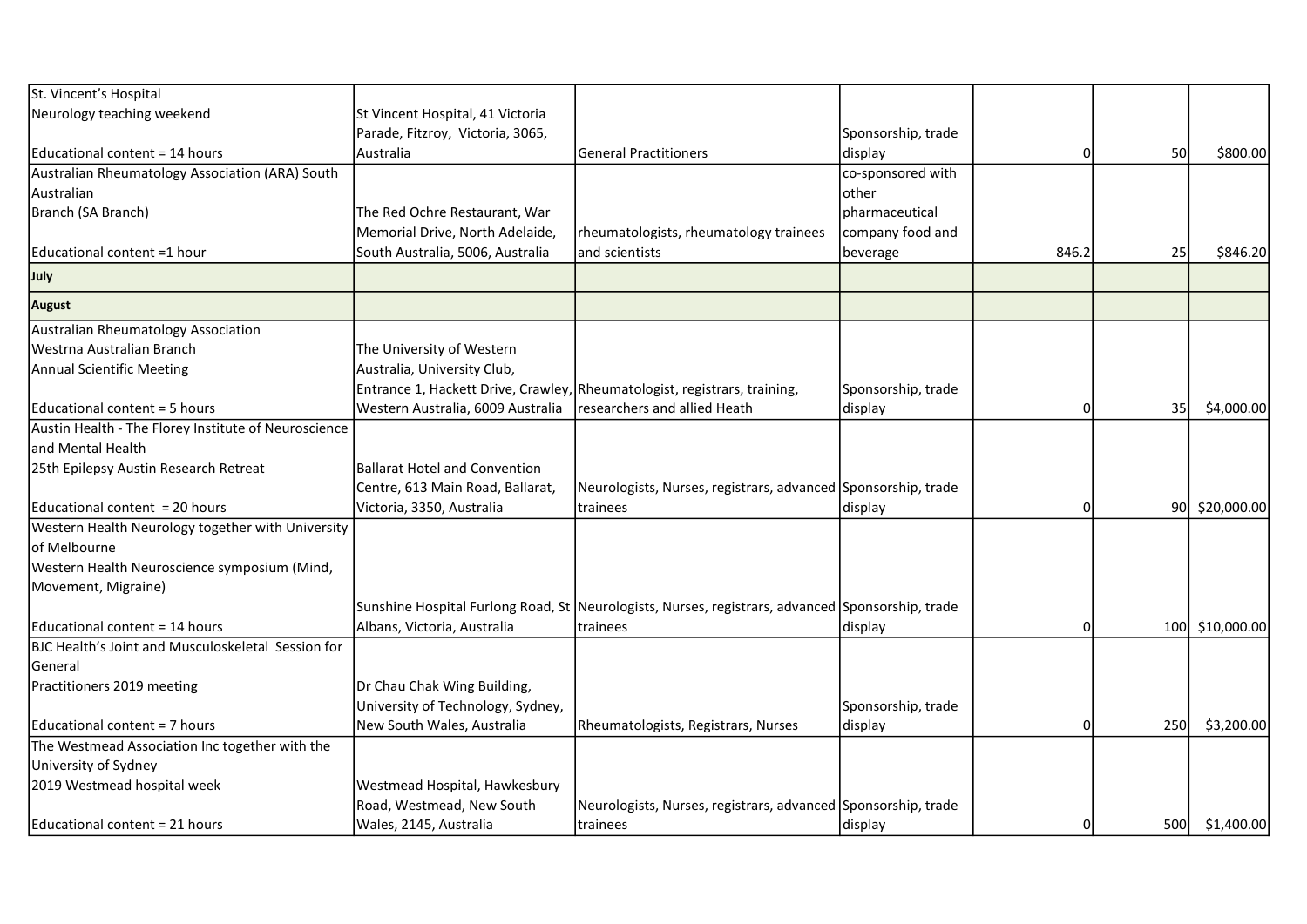| September                                       |                                           |                                                             |                    |   |                 |            |
|-------------------------------------------------|-------------------------------------------|-------------------------------------------------------------|--------------------|---|-----------------|------------|
| The Australia and New Zealand Child Neurology   |                                           |                                                             |                    |   |                 |            |
| Society                                         |                                           |                                                             |                    |   |                 |            |
| Annual Scientific Meeting                       | Sydney Children's Hospital,               |                                                             |                    |   |                 |            |
|                                                 | Randwick, New South Wales,                | Paediatric Neurologists, Paediatric                         | Sponsorship, trade |   |                 |            |
| Educational content = 21 hours                  | Australia                                 | Neurology Trainees                                          | display            |   | 100             | \$6,500.00 |
| Movement Disorder Society of Australia and New  |                                           | Consultant neurologists, movement                           |                    |   |                 |            |
| Zealand (MDSANZ)                                |                                           | disorder fellows, neurology registrars,                     |                    |   |                 |            |
| 2019 Sydney Meetings                            | Park Hyatt, 7 Hickson Road, The           | other specialist clinicians (e.g.                           |                    |   |                 |            |
|                                                 | Rocks, Sydney, New South Wales,           | geriatricians, neurosurgeons), and                          | Sponsorship, trade |   |                 |            |
| Educational content = 6.5 hours                 | 2000, Australia                           | specialty nurses                                            | display            | 0 | 100             | \$7,500.00 |
| Australian Rheumatology Association, New South  |                                           |                                                             |                    |   |                 |            |
| lWales Branch                                   |                                           |                                                             |                    |   |                 |            |
| New South Wales Branch                          |                                           |                                                             |                    |   |                 |            |
| meetings                                        | Concord Hospital's Medical                |                                                             |                    |   |                 |            |
|                                                 | Education Centre, Concord, New            |                                                             | Sponsorship, trade |   |                 |            |
| Educational content = 3 hours                   | South Wales, Australia                    | Rheumatologists, Registrars, Nurses                         | display            |   | 10 <sup>1</sup> | \$1,900.00 |
| Australia and New Zealand Associate of          |                                           |                                                             |                    |   |                 |            |
| Neurologists                                    |                                           |                                                             |                    |   |                 |            |
| Biennial Clinical Neurophysiology Workshop      | Sheraton Grand Mirage 71 Sea              |                                                             |                    |   |                 |            |
|                                                 | World Drive, Main Beach, Gold             | Parkinson's Disease Nurses, Neurological Sponsorship, trade |                    |   |                 |            |
| Educational content = 22.5 hours                | Coast, Queensland, 4217, Australia Nurses |                                                             | display            | O | 120             | \$4,500.00 |
| <b>October</b>                                  |                                           |                                                             |                    |   |                 |            |
| Mater Misericordiae Ltd, of Raymond Terrace,    |                                           |                                                             |                    |   |                 |            |
| South Brisbane, Queensland, 4101, Australia c/o |                                           |                                                             |                    |   |                 |            |
| Iceberg Events                                  |                                           |                                                             |                    |   |                 |            |
| Mater Misericordice Ltd health, Fundamentals of |                                           |                                                             |                    |   |                 |            |
| Stereo-EEG                                      |                                           |                                                             |                    |   |                 |            |
| Conference                                      | W Brisbane                                | Neurologists, epileptologists,                              |                    |   |                 |            |
|                                                 | 81 N Quay, Brisbane City                  | neurosurgeons, neurology registrars and                     | Sponsorship, trade |   |                 |            |
| Educational content = 18 hours                  | Queensland, 4000, Australia               | fellows, and neuroscientists                                | display            | 0 | 90              | \$5,500.00 |